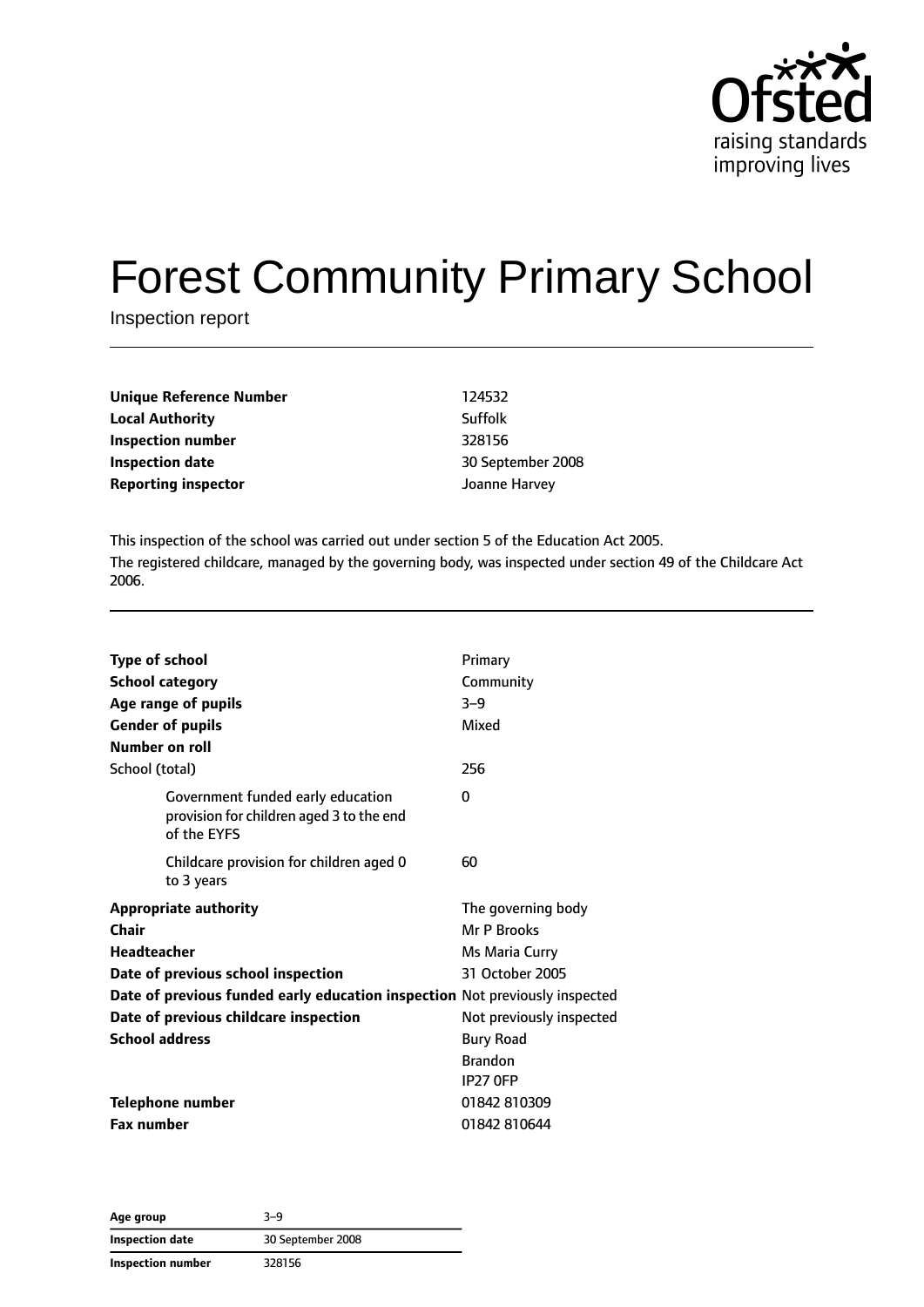.

© Crown copyright 2008

#### Website: www.ofsted.gov.uk

This document may be reproduced in whole or in part for non-commercial educational purposes, provided that the information quoted is reproduced without adaptation and the source and date of publication are stated.

Further copies of this report are obtainable from the school. Under the Education Act 2005, the school must provide a copy of this report free of charge to certain categories of people. A charge not exceeding the full cost of reproduction may be made for any other copies supplied.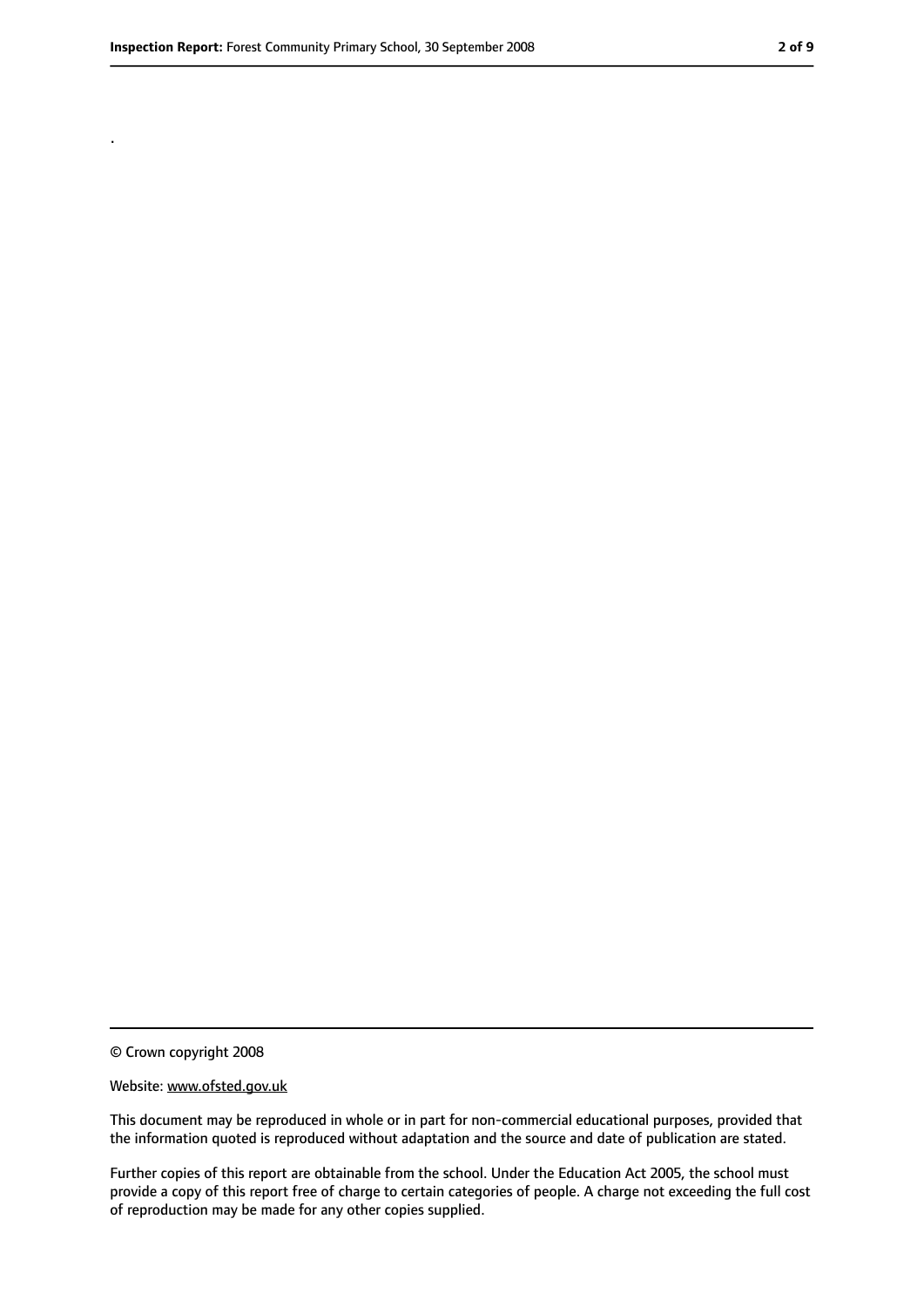# **Introduction**

The inspection was carried out by two Additional Inspectors.

The inspectors evaluated the overall effectiveness of the school and investigated the following issues: whether achievement and standards could be said to be consistently high and often exceptionally so, whether there are significant outstanding elements to pupils' personal development, whether there are significant outstanding features to teaching and the curriculum, and whether there are significant strengths in the Foundation Stage.

Evidence was gathered from discussions with the headteacher, senior staff and governor representatives. In addition, there was observation of parts of several lessons, scrutiny of school information and its self-evaluation statement, analysis of samples of pupils' work, evaluation of parents' questionnaires, and discussions with pupils. Other aspects of the school's work were not investigated in detail but the inspectors found no evidence to suggest that the school's own assessments, as given in its self-evaluation, were not justified, and these have been included where appropriate in this report.

### **Description of the school**

This is an average size school serving the town of Brandon near Thetford. It is a first school, taking children from the age of 3 to 9 years. Children enter the Early Years Foundation Stage (EYFS) with levels of knowledge and skills which are slightly below those normally expected. The number claiming free school meals is below average. Most pupils are White British, though a small minority are from other backgrounds and have a first language other than English. A very few of these are in the early stages of learning English. A smaller number than average have learning difficulties and/or disabilities and there are currently no pupils with a statement of special educational need. The school has achieved Healthy School Status.

### **Key for inspection grades**

| Grade 1 | Outstanding  |
|---------|--------------|
| Grade 2 | Good         |
| Grade 3 | Satisfactory |
| Grade 4 | Inadequate   |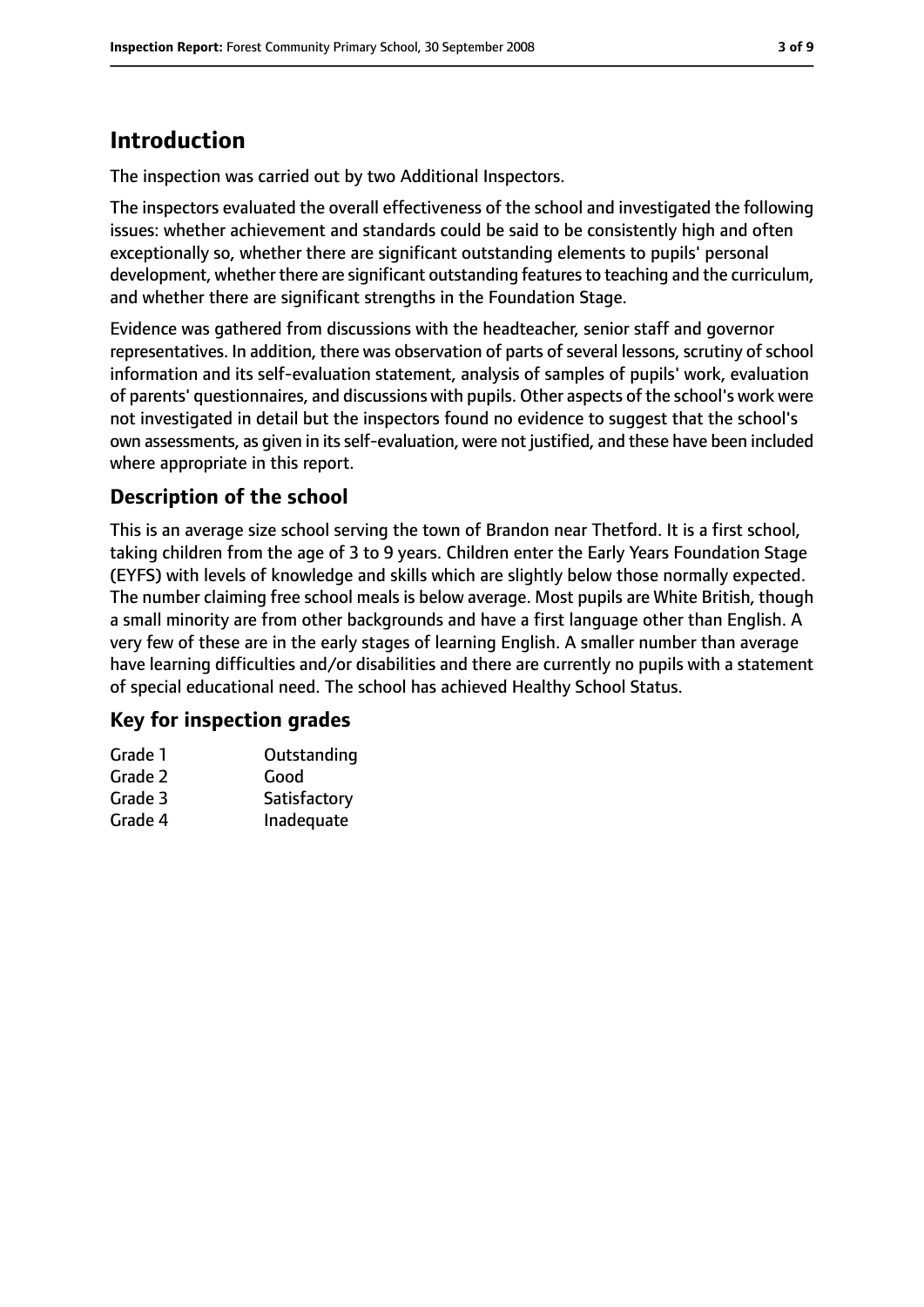## **Overall effectiveness of the school**

#### **Grade: 1**

This is an outstanding school where pupils make exceptional progress. By the time they leave the school, they attain well above average standards in English, mathematics and science and, very often, standards are exceptionally high. There are also outstanding arrangements to ensure children in the EYFS are appropriately supported and thus make extremely good progress.

The school's success arises from the remarkably clear vision and purpose shared by the headteacher, governors and the caring and committed staff team. This results from the outstanding leadership and strong direction given by the headteacher, supported by her able senior management team. The extremely positive ethos and happy family atmosphere are evident on entering the school. The school environment is modern, bright and stimulating. It is challenging and at the same time nurturing, so pupils become well-rounded individuals. As a result, pupils not only achieve extremely well academically but their personal achievements are exceptional. It is not surprising that parents are highly appreciative of the school. One wrote 'I consider Forest School to be an excellent school and the staff are friendly and easy to talk to. I recommend Forest Primary to all my friends.' This comment represents the views of many who responded to the questionnaire. Pupils echo this sentiment in their demonstration of exceptional levels of enjoyment and good attendance.

Pupils' personal development, including their social, moral and spiritual development is outstanding. Their cultural development is good, which represents good progress since the last inspection. Pupils are encouraged to express their opinions and to accept responsibilities, allowing them to grow in confidence. They take pride in helping others and in looking after each other, their school and the environment beyond. They take their jobs around school very seriously and really make a difference to the smooth running of the school. They demonstrate an excellent understanding of how to keep healthy and how to keep themselves and each other safe. The combination of excellent literacy and numeracy skills and their highly developed personal skills equips pupils extremely well for the next stage of education and life. For example, enterprise projects involve them working within strict time constraints to conduct market research, production, marketing and handling a budget. Providing outstanding care and guidance is central to the school's ethos and includes systems for ensuring high levels of health, safety and welfare. A sample of documents inspected confirmed that safeguarding procedures meet with requirements. Pupils say they feel safe and are confident that there is always someone to help them with any problems. Adults go the extra mile to reduce any barriers to learning and make sure that everyone is included in everything that the school has to offer.

The good curriculum is well focused, with thorough planning to ensure the development of important basic skills. A carefully thought out programme of personal, social and health education successfully helps to encourage pupils' remarkable personal skills. Pupils enjoy a range of lunchtime and after-school clubs that go beyond the required subjects and which pupils say they enjoy a great deal. Further enrichment includes relevant visits out and visitors to school, and the opportunity to learn a modern foreign language. The curriculum has been improved through occasional planned themed weeks, which involves teaching several subjects through topic themes in creative and exciting ways. This approach is already used consistently and outstandingly in the EYFS but is still evolving across the rest of the school.

The headteacher has astutely developed the leadership capacity of other school leaders so that everyone can make their full contribution. One parent summed this up appropriately when they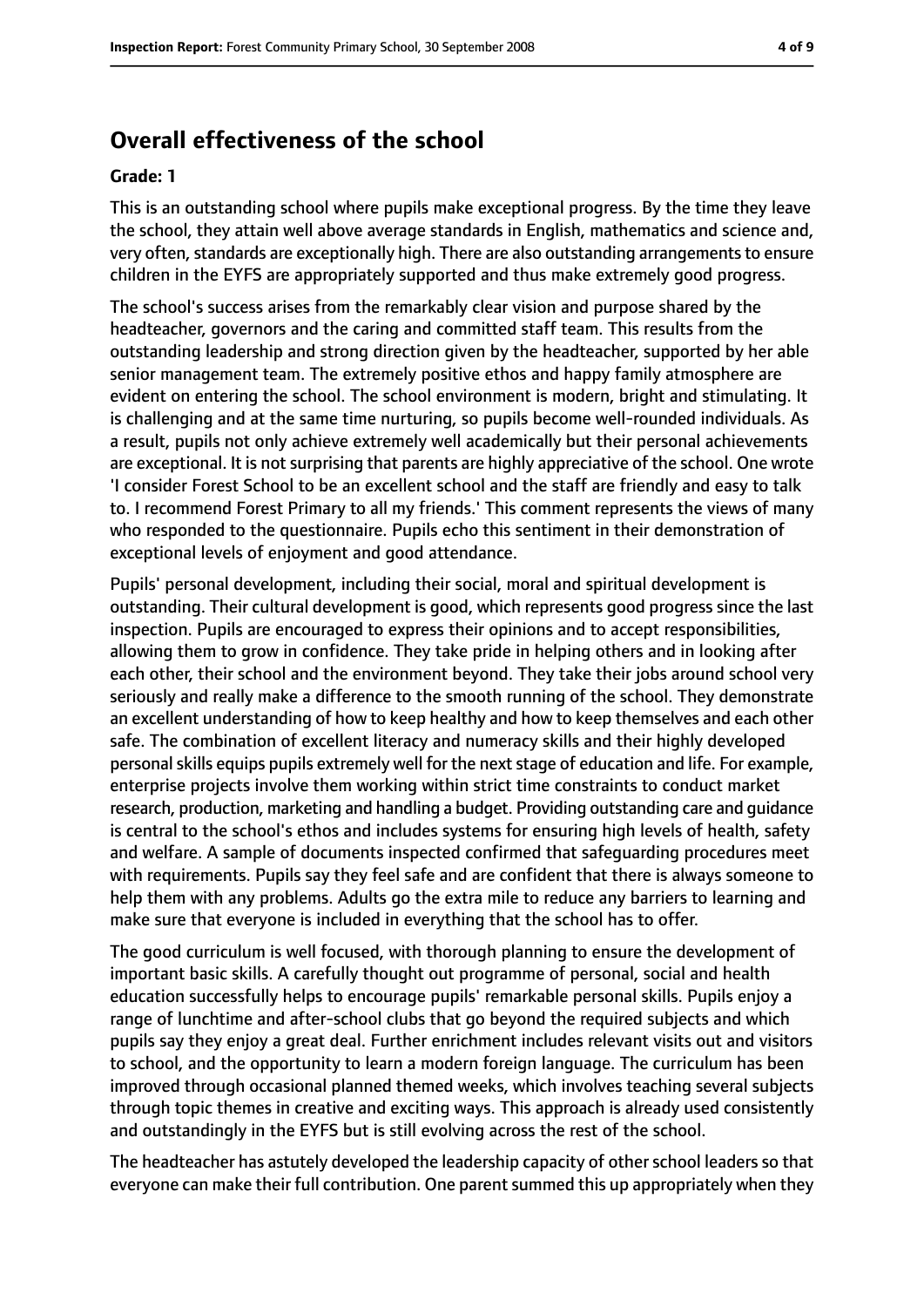said 'Management of the school is second to none. The headteacher's dedication to the pupils and their education is exceptional. She leads the staff team effectively and allows them to be very much a part of the process and to take on responsible roles and to develop their skills further.' This results in an accurate view of strengths and areas for development and combines with high expectations to ensure challenging targets are set and met. Governors offer a good deal of practical support, know the school well and are looking forward to further developing their involvement in analysing the school's work and presenting challenge to its leaders.

The school places itself at the heart of its community, forging very positive and highly effective partnerships with parents and outside agencies and promoting harmony extremely well. An outstanding example of this work is the published 'Brandon beginnings and belonging' book, produced by pupils to celebrate the Forest School community. Pupils explored the different events that brought the Brandon and school communities together from different places across the globe, researching their family histories and 'journey stories' with parents, grandparents, and others.

There is no doubt that outstanding leadership and management have ensured that the school has continued to go from strength to strength since the last inspection and that this evidences excellent value for money and an outstanding capacity to continue to improve.

### **Effectiveness of the Early Years Foundation Stage**

### **Grade: 1**

Children do extremely well in the Foundation Stage because their needs are met exceptionally well. They settle quickly because of the excellent support and knowledge of staff who get to know them very well and because parents are well included in the learning process. Children feel secure and ready to learn because of the outstanding relationships formed between the staff, the children and their parents and carers. Key worker systems are well established. Exciting activities and topic themes are carefully planned, based on an accurate knowledge of children's progress and needs and an excellent understanding of the EYFS curriculum. As a consequence, and in combination with good and often outstanding teaching, children make outstanding progress from whatever their starting points. Therefore, children exceed the standards expected of them by the time they enter Year 1. There is an appropriate balance between teacher-led and child-initiated activities, with children being given time to discover and explore their ideas. Their personal development is remarkable, with independence being established and responsibility for resources being taken right from the start. A high quality of care and welfare is assured, with all the requirements being met, and children also being taught successfully how to minimise risks for themselves. Highly effective leadership has ensured that the setting can evidence remarkable progress in a relatively short space of time. For example, exceptional curriculum provision has been established outdoors, which includes an array of opportunities for children to make progress in all areas of their learning through either the built or the natural environments.

### **What the school should do to improve further**

■ Further extend and embed across school, the creative and integrated approach to delivering the curriculum.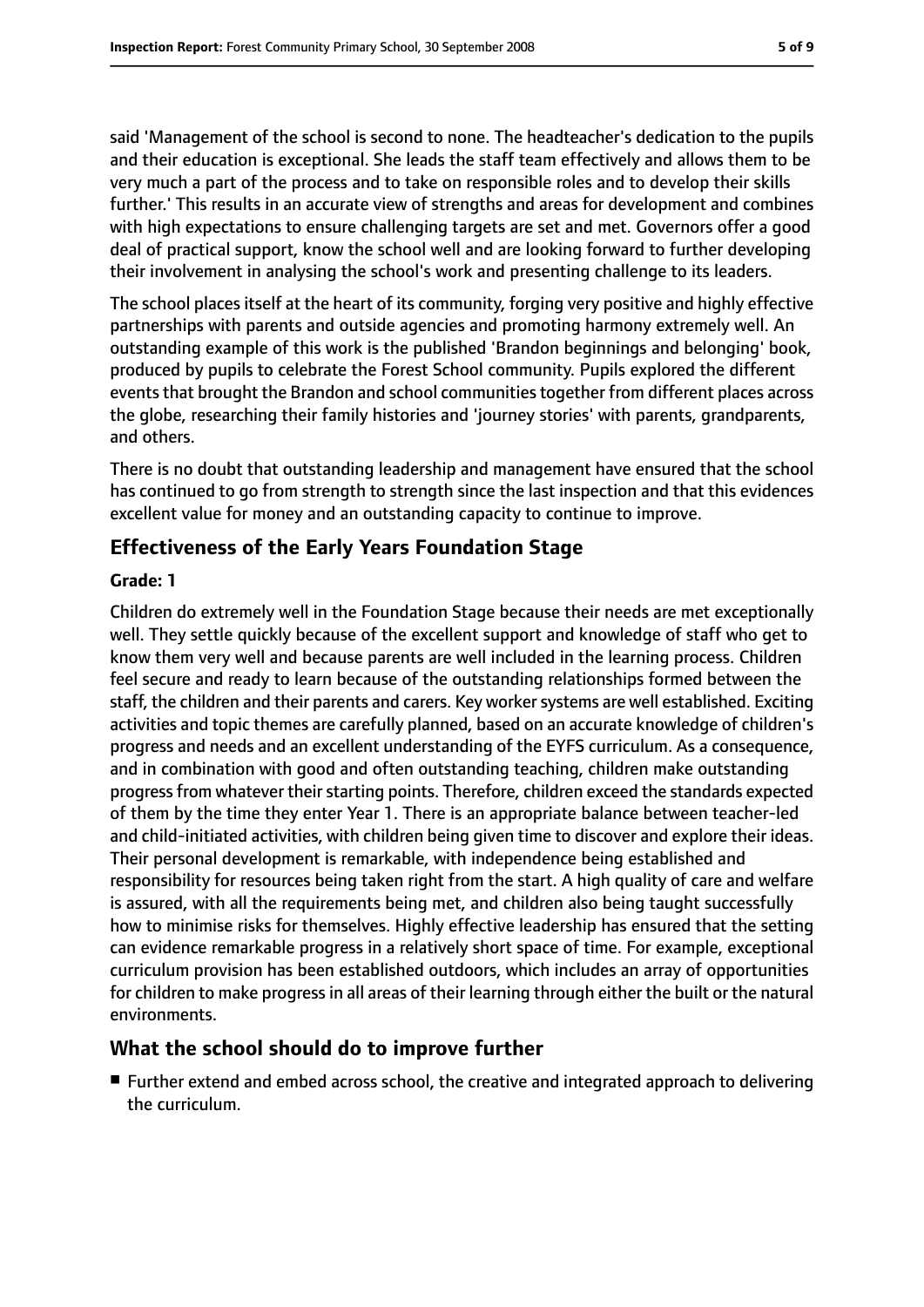**Any complaints about the inspection or the report should be made following the procedures set out in the guidance 'Complaints about school inspection', which is available from Ofsted's website: www.ofsted.gov.uk.**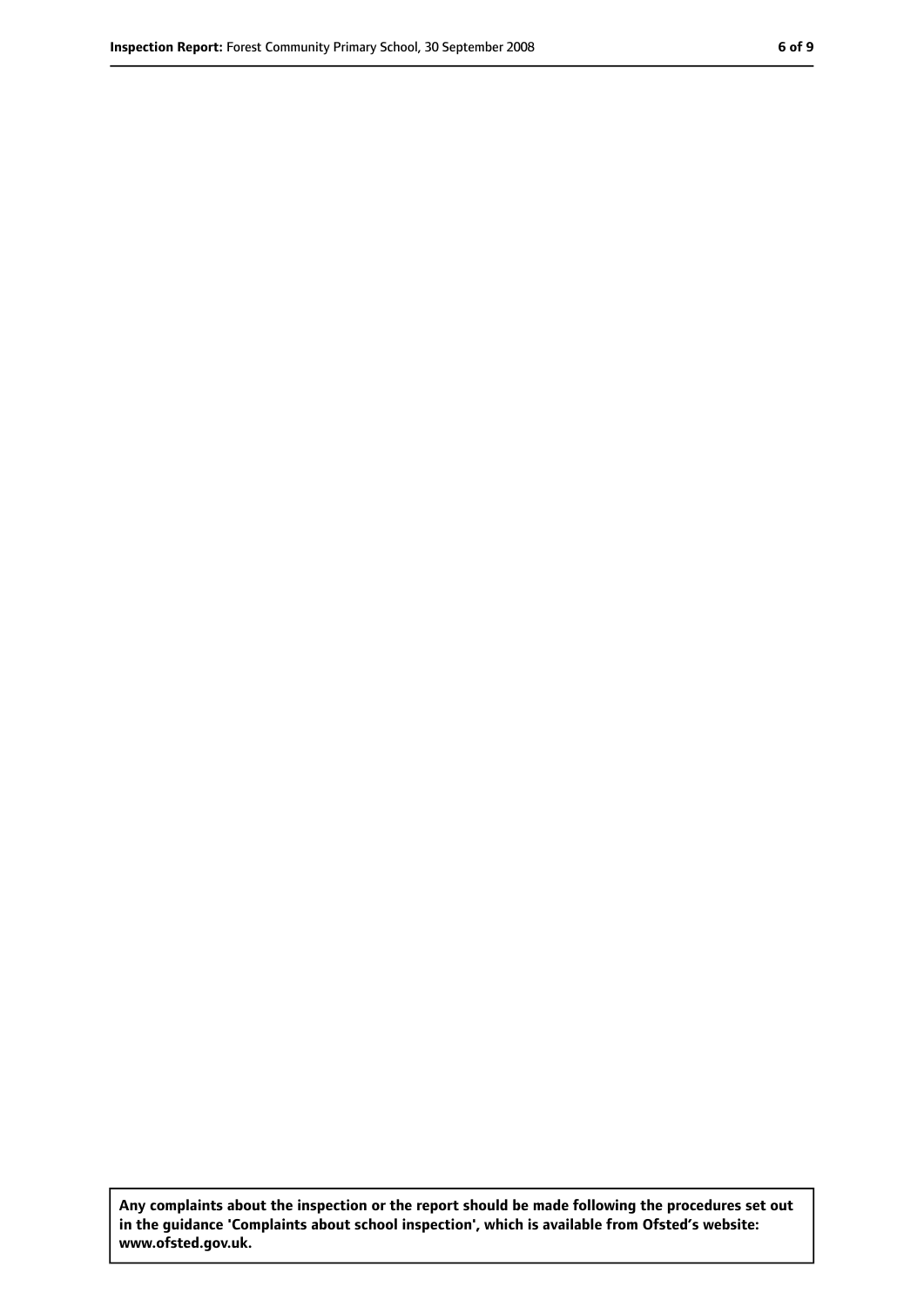# **Inspection judgements**

| Key to judgements: grade 1 is outstanding, grade 2 good, grade 3 satisfactory, and | School  |
|------------------------------------------------------------------------------------|---------|
| arade 4 inadequate                                                                 | Overall |

### **Overall effectiveness**

| How effective, efficient and inclusive is the provision of<br>education, integrated care and any extended services in meeting the<br>needs of learners? |     |
|---------------------------------------------------------------------------------------------------------------------------------------------------------|-----|
| Effective steps have been taken to promote improvement since the last<br>inspection                                                                     | Yes |
| How well does the school work in partnership with others to promote learners'<br>well being?                                                            |     |
| The capacity to make any necessary improvements                                                                                                         |     |

### **Effectiveness of the Early Years Foundation Stage**

| How effective is the provision in meeting the needs of children in the<br>EYFS?              |  |
|----------------------------------------------------------------------------------------------|--|
| How well do children in the EYFS achieve?                                                    |  |
| How good are the overall personal development and well-being of the children<br>in the EYFS? |  |
| How effectively are children in the EYFS helped to learn and develop?                        |  |
| How effectively is the welfare of children in the EYFS promoted?                             |  |
| How effectively is provision in the EYFS led and managed?                                    |  |

### **Achievement and standards**

| How well do learners achieve?                                                               |  |
|---------------------------------------------------------------------------------------------|--|
| $\vert$ The standards <sup>1</sup> reached by learners                                      |  |
| $\mid$ How well learners make progress, taking account of any significant variations $\mid$ |  |
| between groups of learners                                                                  |  |
| How well learners with learning difficulties and/or disabilities make progress              |  |

<sup>&</sup>lt;sup>1</sup>Grade 1 - Exceptionally and consistently high; Grade 2 - Generally above average with none significantly below average; Grade 3 - Broadly average to below average; Grade 4 - Exceptionally low.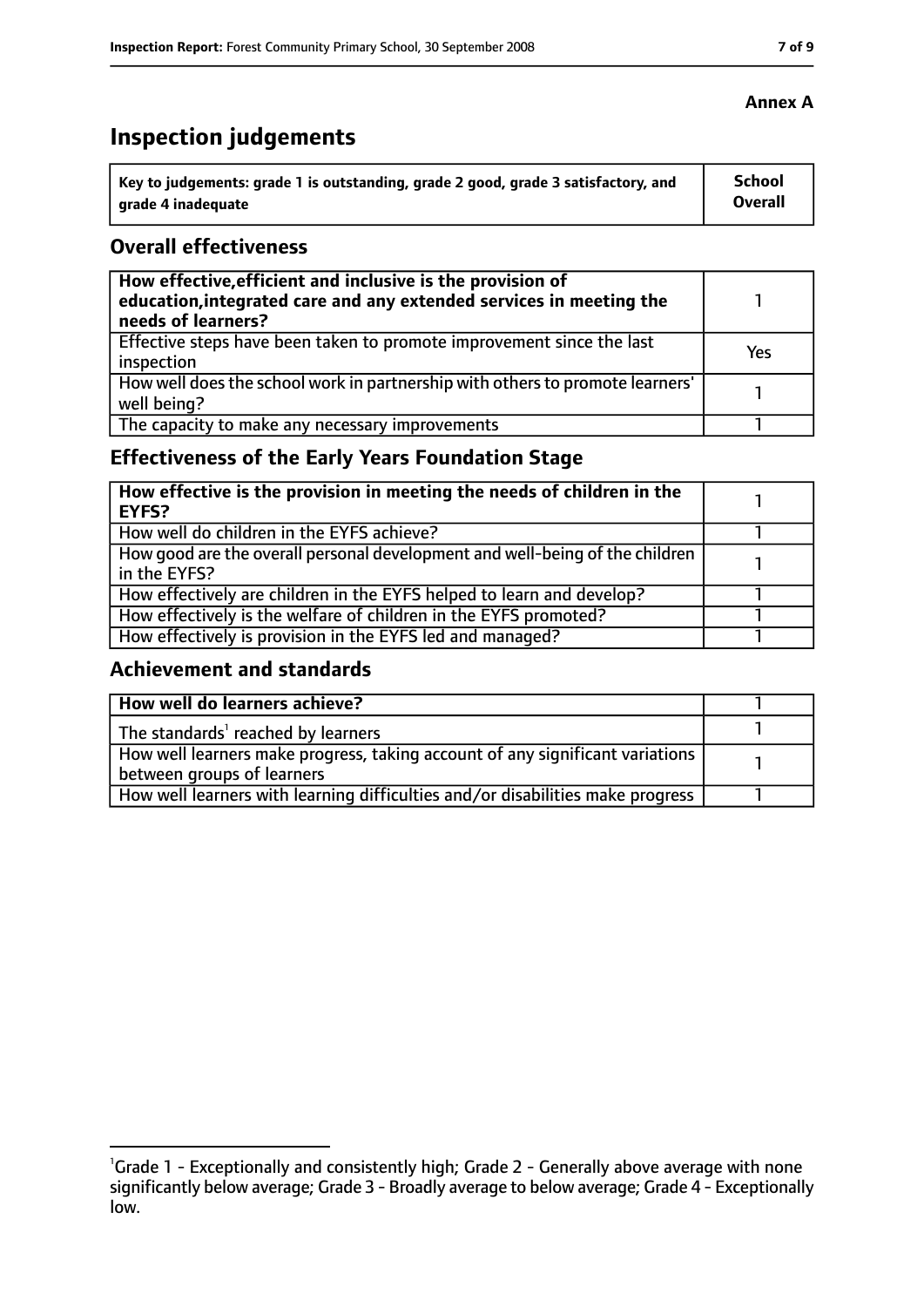## **Personal development and well-being**

| How good are the overall personal development and well-being of the<br>learners?                                 |  |
|------------------------------------------------------------------------------------------------------------------|--|
| The extent of learners' spiritual, moral, social and cultural development                                        |  |
| The extent to which learners adopt healthy lifestyles                                                            |  |
| The extent to which learners adopt safe practices                                                                |  |
| The extent to which learners enjoy their education                                                               |  |
| The attendance of learners                                                                                       |  |
| The behaviour of learners                                                                                        |  |
| The extent to which learners make a positive contribution to the community                                       |  |
| How well learners develop workplace and other skills that will contribute to<br>their future economic well-being |  |

# **The quality of provision**

| How effective are teaching and learning in meeting the full range of<br>learners' needs?              |  |
|-------------------------------------------------------------------------------------------------------|--|
| How well do the curriculum and other activities meet the range of needs and<br>interests of learners? |  |
| How well are learners cared for, quided and supported?                                                |  |

## **Leadership and management**

| How effective are leadership and management in raising achievement<br>and supporting all learners?                                              |     |
|-------------------------------------------------------------------------------------------------------------------------------------------------|-----|
| How effectively leaders and managers at all levels set clear direction leading<br>to improvement and promote high quality of care and education |     |
| How effectively leaders and managers use challenging targets to raise standards                                                                 |     |
| The effectiveness of the school's self-evaluation                                                                                               |     |
| How well equality of opportunity is promoted and discrimination eliminated                                                                      |     |
| How well does the school contribute to community cohesion?                                                                                      |     |
| How effectively and efficiently resources, including staff, are deployed to<br>achieve value for money                                          |     |
| The extent to which governors and other supervisory boards discharge their<br>responsibilities                                                  |     |
| Do procedures for safequarding learners meet current government<br>requirements?                                                                | Yes |
| Does this school require special measures?                                                                                                      | No  |
| Does this school require a notice to improve?                                                                                                   | No  |